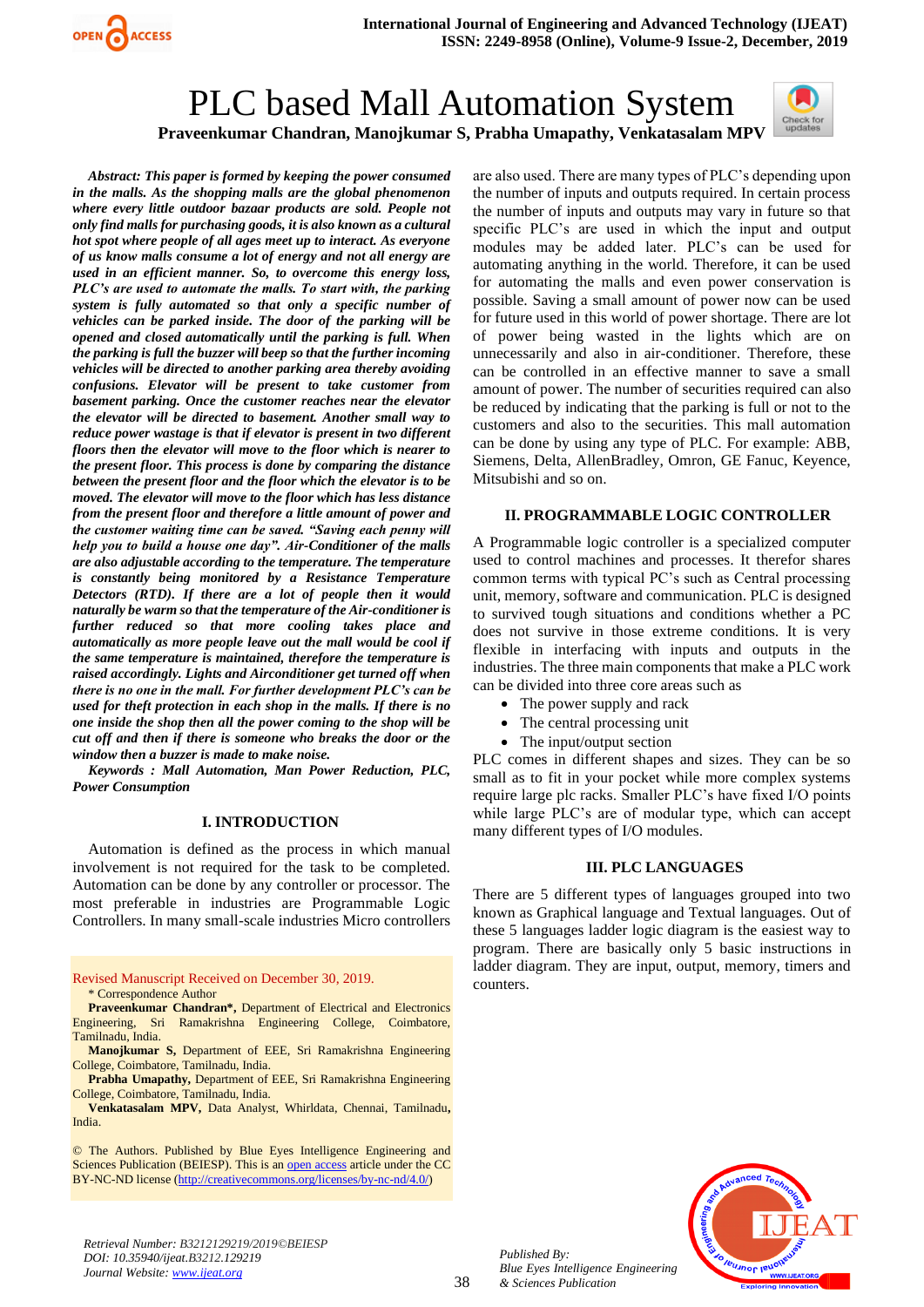### **IV. HARDWARE SETUP AND WORKING**



**Fig. 1. Block diagram of Hardware Setup for Simulation Working**

The above figure shows the hardware setup for the proposed paper. The hardware block consists of Programmable Logic Controller, 4 types of the sensors (IR Proximity sensors, Ultrasonic sensors, Temperature detecting sensors, PIR motion detection sensor), Buzzer or LCD display. In a mall there is separate way for entry and exit. If a car arrives then the IR proximity sensor senses the car arrival and one count is increased. Similarly, as cars keep arriving counting operation takes place. Once the count reaches the set limit the input shutter is closed. For this operation the motor for the shutter is operated for 10 seconds. If a car leaves the parking then the IR proximity sensor at the exit is sensed and the inlet shutter is again opened because there is space left for entry of new cars. If the car parking 1 is full then it indicates that the parking is not empty for parking the car. Therefore, the car which arrives after the carparking is full is diverted to the next car parking slot. This reduces the security at every car parking slot. For further improvement LDR's are used depending on the number of cars which can be parked in the parking. If the car is parked then LDR doesn't give any output. So, this indicates that if LDR is giving any output then that slot is empty for parking. This output of LDR can be transmitted or displayed in the LCD display outside so that the customer is directed to the correct car parking slot. Similarly, it can be done to any number of car parking slots. This can avoid confusion and also reduces the securities needed in each car parking slot. This may also reduce the customer waiting time in the car parking slot and also avoid traffic jam near the entry of the mall since many cars are in queue for parking. As soon as the customer parks his car in the slot and arrives near the elevator, then the elevator starts coming down to the basement and this reduces the time. But, the elevator comes down only if the elevator is not busy. Another cause for power wastage is that air-conditioner. If the temperature is less then it consumes a lot of power because if the temperature is less, the compressor must run little more. Therefore, Temperature

sensor is used for detecting the temperature of the mall and the temperature of Air-conditioner is adjusted accordingly. If the mall temperature is less it indicates that there are only few people in the mall and therefore at this condition the temperature of the Air-conditioner is increased a little therefore the power is saved. If there are more people in the mall then this indicates that there are more people in the mall and so they emit more heat. Therefore, at this condition the temperature of the Air-conditioner is reduced so that the heat expelled by the customers is levelled. Power is important but then we cannot sacrifice customer needs also. Therefore, the temperature is adjusted accordingly. At almost every mall it calculates the number of people entered so therefore if no one is there in the mall or If no one is there in any particular floor then the power is shut down in that particular floor. PIR sensor is kept for calculating the number of people entered or the number of people leaving the mall. In each shop also this PIR motion control switch is installed. This has 180 degrees of sensitivity and if there is any motion in that range then the lights are switched on and it counts the number of times motion is detected and at an exit another motion sensor is kept and if motion is detected at that sensor then the lights will be switched off. This switching off takes place only when the count at entry and exit is equal. This can certainly save a lot of power because there are small lights which are on unnecessarily. Another way of saving the power is controlling the lift circle. If the lift is present in the  $2<sup>nd</sup>$  floor (say) and people are getting into it and let's assume that someone presses the lift at the 5<sup>th</sup> floor first and then someone presses the lift at the  $1<sup>st</sup>$  floor then according to the normal lift structure after the lift at the  $2<sup>nd</sup>$  floor is closed it moves to the  $5<sup>th</sup>$  floor first and then to the  $1<sup>st</sup>$  floor because the button at the 5<sup>th</sup> floor was pressed first.



*Published By: Blue Eyes Intelligence Engineering & Sciences Publication* 

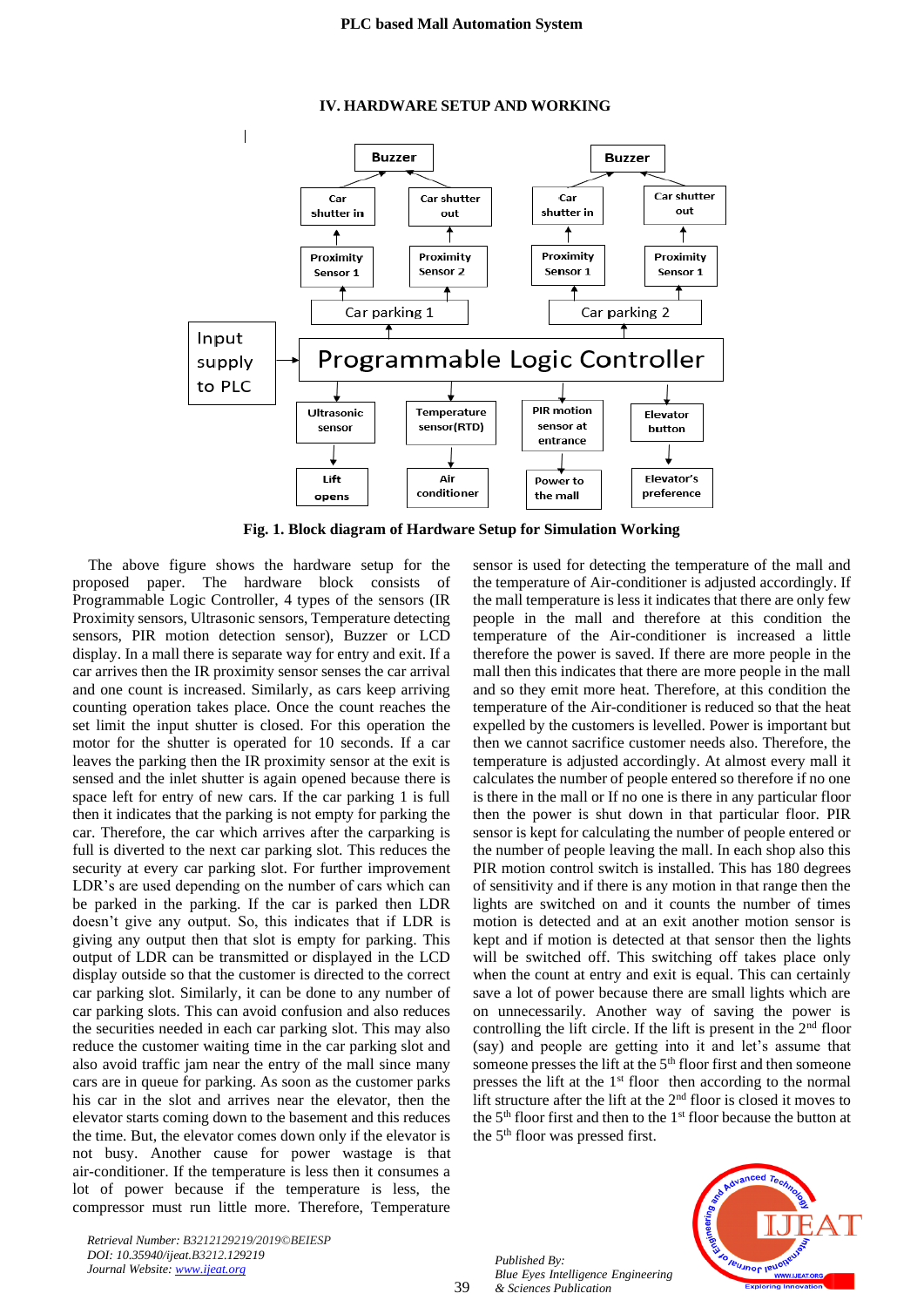

Thus, moving from the  $2<sup>nd</sup>$  floor to  $5<sup>th</sup>$  floor it travels 3 floors and then from  $5<sup>th</sup>$  floor to  $1<sup>st</sup>$  floor it travels 4 floors so totally it travels 7 floors. But then if the lift first moves to the 1<sup>st</sup> floor and then to 5<sup>th</sup> floors it travels only 5 floors. Therefore, the power consumed during those extra 2 floors can be reduced and also the light and fan running in those 2 floors will be eliminated. There is also another possibility of lift being run only in the lower half of the mall if the buttons are being continuously pressed in those floors so therefore to avoid this we are giving a priority to the buttons pressed.

## **V. TESTING WITH LADDER LOGIC**



Thus, when the lift is pressed at  $5<sup>th</sup>$  floor and  $1<sup>st</sup>$  floor as stated above then these two floors will be given first priority. According to this project if the lift moves to the first floor and people press the button at third other floors it will move to those floors and then move immediately to the  $5<sup>th</sup>$  floor because customer waiting time is also important.

# **ASSUMPTIONS**

## *INPUTS*

X0=first proximity sensor of car parking 1 X1=Second proximity sensor of car parking 1 X2=first proximity sensor of car parking 2 X3=second proximity sensor of car parking 2 X4=Ultrasonic sensor for lift to come to basement X5=Temperature sensor X6=PIR sensor for counting people present

## *OUTPUTS*

Y0=shutter for inlet for carparking 1 Y1=shutter for outlet for carparking 1 Y2=shutter for inlet for carparking 2 Y3=shutter for outlet for carparking 2 Y4=Lift button to come to basement Y5-Y13=Temperature to set to Air-conditioner Y14=Output for turning the power off





## **VI. RESULT ANALYSIS**





*Retrieval Number: B3212129219/2019©BEIESP DOI: 10.35940/ijeat.B3212.129219 Journal Website: [www.ijeat.org](http://www.ijeat.org/)*

*Published By: Blue Eyes Intelligence Engineering & Sciences Publication*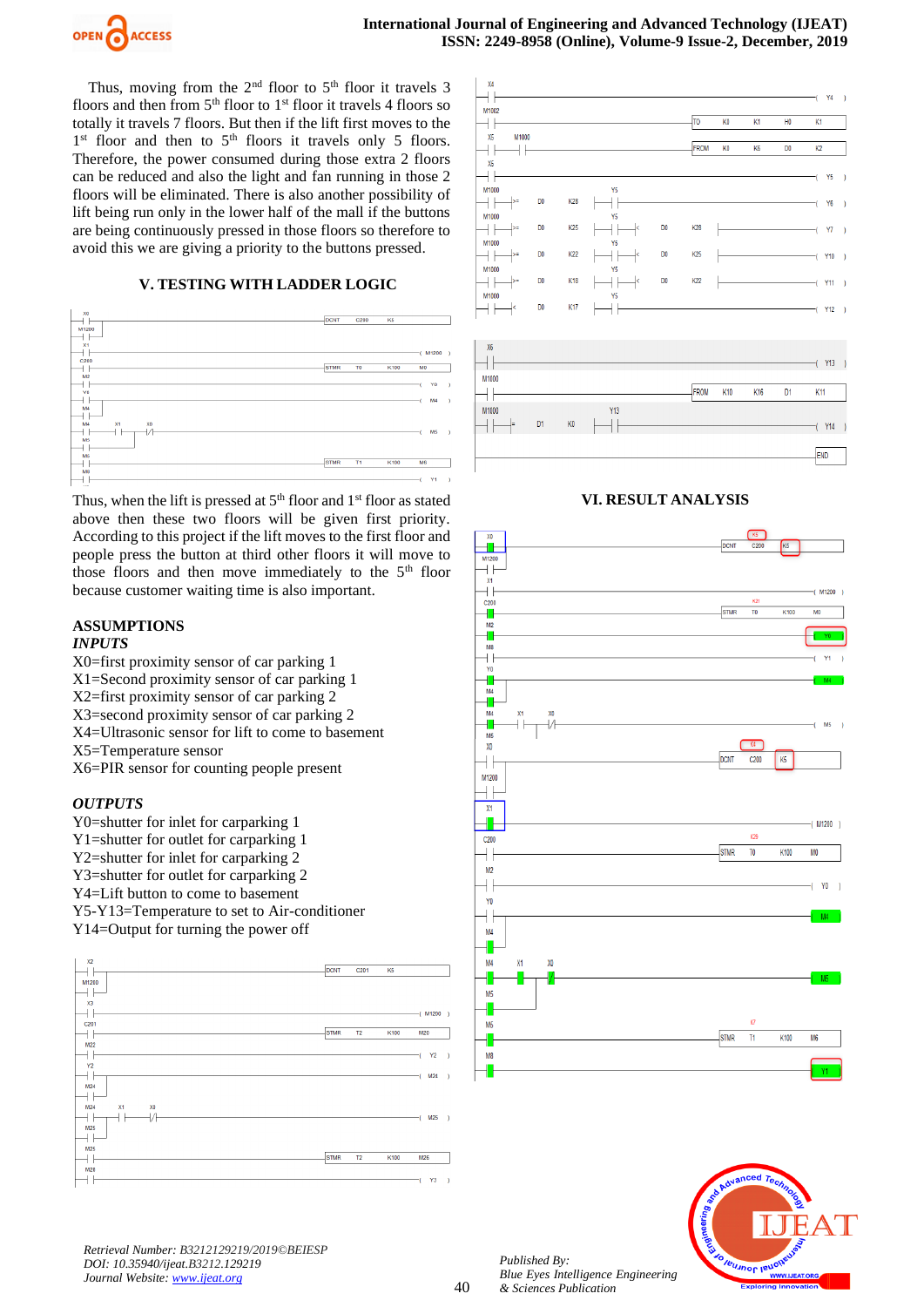



## **VII. CONCLUSION**

Almost everything in malls are automated and it can be made fully automatic by implementing the above ideas. Therefore, by automating a little amount of power will be conserved. Since by the use of PLC a huge amount of power cannot be saved and only a few are saved. The power saved in elevator is minimal and almost 1/10 of the power consumed can only be saved but on continuous usage for every month almost a day's power can be saved. The main problem is that linking all these with the PLC's. It is not possible to do it with single PLC, but it can be done by using wireless communication. Even though wireless communication is done transmitting is limited to certain distance therefore many PLC's may be required. Few sensors are also required which must be in working condition or else it must be replaced frequently.

## **REFERENCES**

- 1. M. Grwal, "Comparative implementation of automatic car parking system with least distance parking spaces in wireless sensor network," International Journal of Scientific and Research Publications, vol. 2, iss. 10, October 2012.
- 2. S. Sarayu, S. S. Rajendra, and V. V. Bongale, "Design and fabrication of prototype of automated smart car parking system using programmable logical controllers (PLC)," International Journal of Scientific Engineering and Technology, vol. 2, iss. 9, pp. 857-860.
- 3. B. H. Khan, Non-Conventional Energy Resources, 2nd ed. Tata McGraw-Hill Education, 2009, pp. 159-177.
- 4. J. R. Hackworth and F. D. Hackworth, Programmable Logic Controllers: Programming Methods and Applications, 1st ed. Pearson, 2006, pp. 128-138.
- 5. W. Bolton, Programmable Logic Controllers, 5th ed. Elsevier Science, 2011, pp. 112-124.
- 6. S. P. Sukhatme, and J. K. Nayak, Solar Energy: Principles of Thermal Collection and Storage, 3rd ed. Tata McGraw-Hill Education, 2008.

#### **AUTHORS PROFILE**



**Mr.C.Praveenkumar** is an Assistant Professor (Senior Grade) in the Department of EEE. Sri Ramakrishna Engineering College, Coimbatore. He has more than 10 years of teaching experience. He is an Expert Panel Member for Institute for Innovation in Science and Technology, Hyderabad. He is a

Member of IEEE, IEEE-PES, NaMPET, IAENG, IAENG-ISEE. He received Best Teacher Award in 2018 from IEAE. His areas of interest are Power Electronics and Drives.



*Retrieval Number: B3212129219/2019©BEIESP DOI: 10.35940/ijeat.B3212.129219 Journal Website[: www.ijeat.org](http://www.ijeat.org/)*

*Published By:*

*& Sciences Publication* 

*Blue Eyes Intelligence Engineering*